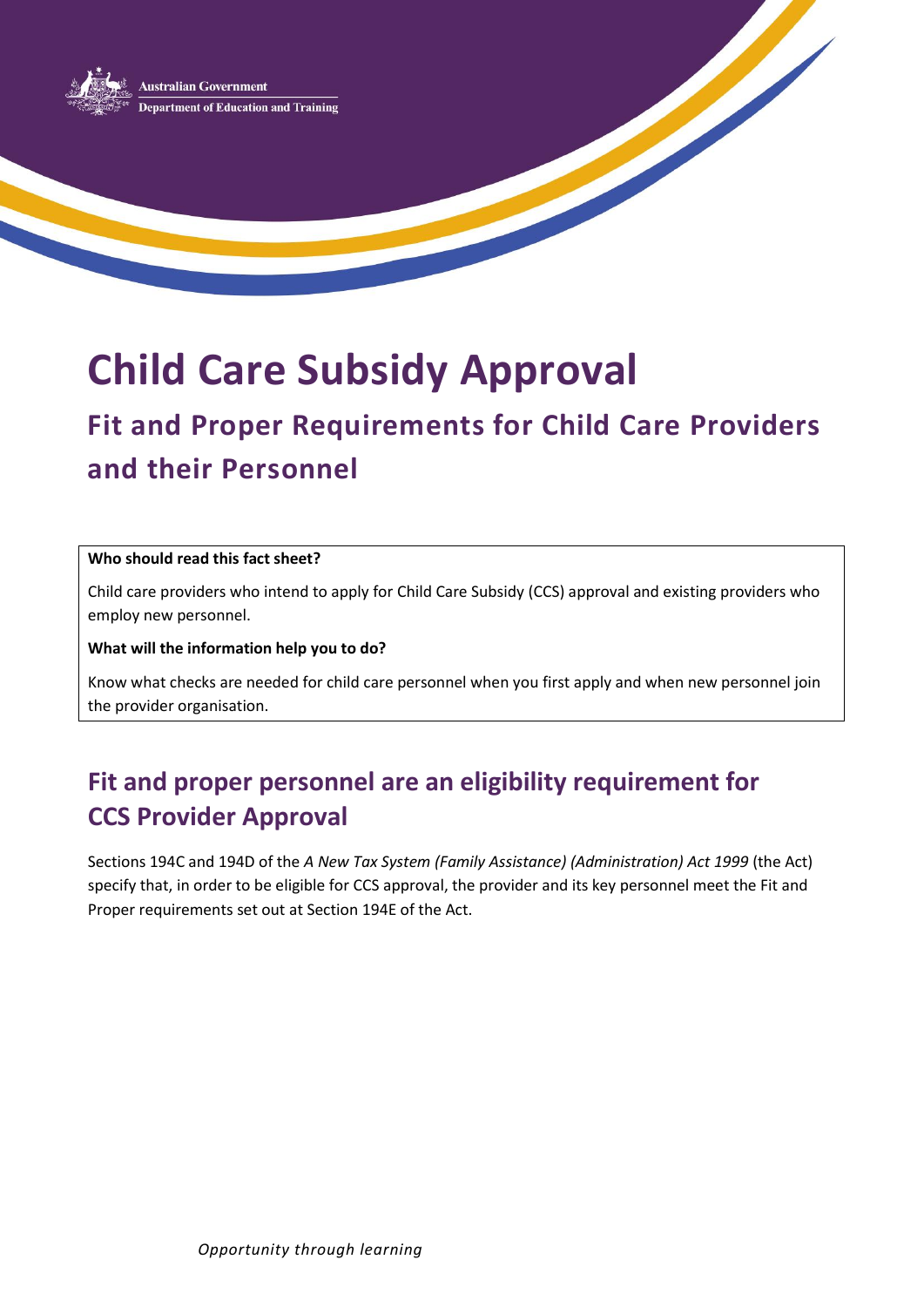### **What are the fit and proper requirements?**

When assessing a CCS Application for approval, the department will decide whether the provider and its key personnel are fit and proper by taking into consideration the following matters:

- any non-compliance with a law of the Commonwealth or a state or territory;
- any proceedings currently before a court or tribunal;
- any adverse decision made under a law of the Commonwealth or a state or territory relating to child care;
- any conviction, or finding of guilt, for an offence against a law of the Commonwealth or a State or Territory,
- any order to pay a pecuniary penalty (i.e. a fine) for the contravention of a civil penalty provision of a law of the Commonwealth or a State or Territory;
- any act involving fraud or dishonesty;
- arrangements in place to ensure that the person complies with the family assistance law
- arrangements in place to ensure that any person being managed by key personnel comply with the Family Assistance Law;
- the record of administering of Commonwealth, state or territory funds;
- any debts to the Commonwealth (whether or not the debt has been discharged);
- the record of financial management including any instances of bankruptcy, insolvency or external administration.
- in regard to a *Person with Management or Control of the Provider* the experience and expertise in the operation of a child care service;
- in regard to a family day care (FDC) or in home care (IHC) provider any possible conflict of interest resulting from a business interest in a Registered Training Organisation or other child care related business enterprise.

In determining if an FDC or IHC Educator is Fit and Proper, the Department will only take into account:

- any act involving fraud or dishonesty;
- arrangements in place to ensure that the person complies with the Family Assistance Law;
- arrangements in place to ensure that any person being managed by key personnel comply with the Family Assistance Law.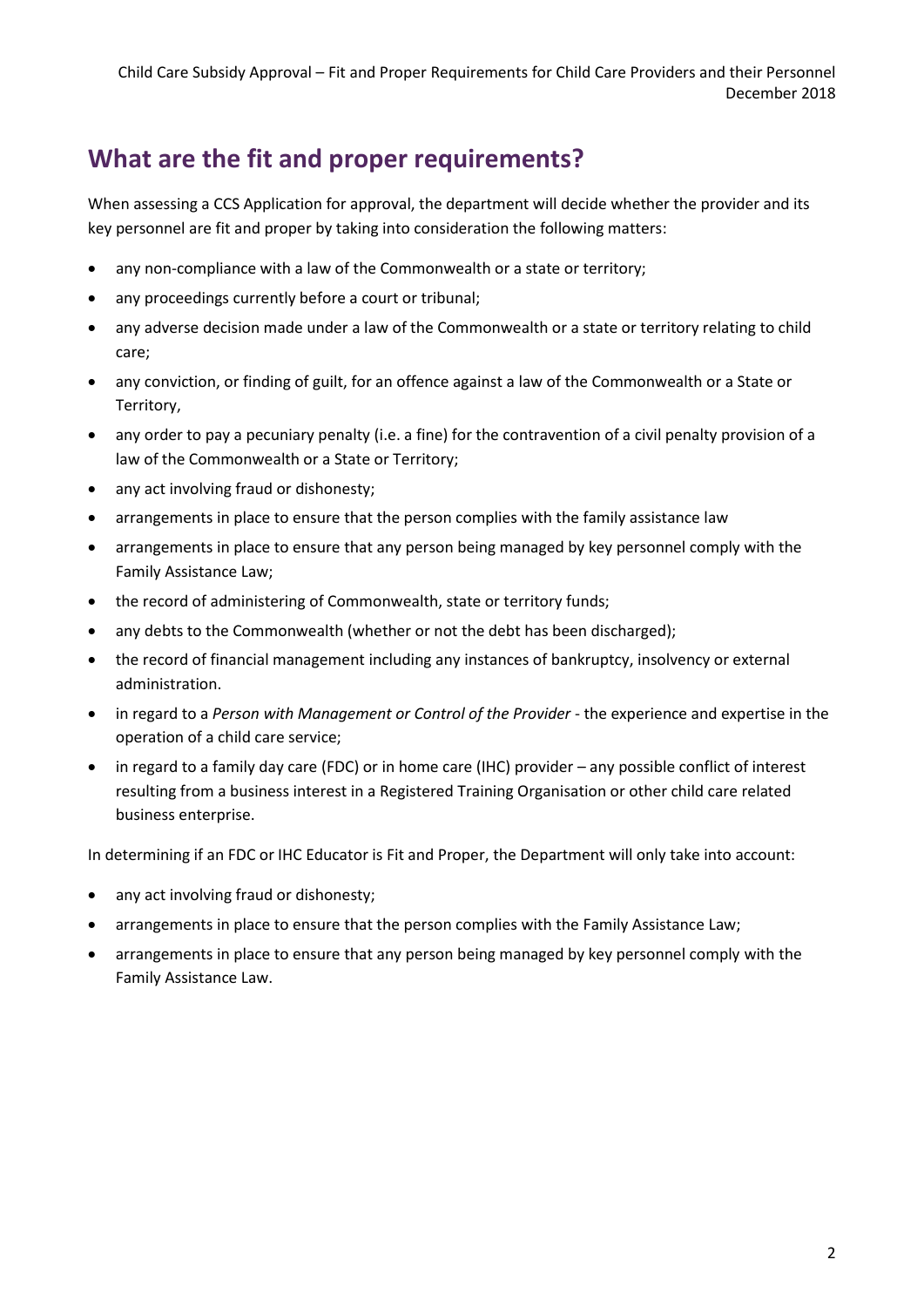## **Which personnel must be checked for fit and proper?**

A provider applying for CCS approval is required to supply evidence of fitness and proprietary checks as part of their CCS application for approval.

#### **For Persons with Management or Control of the Provider**

- A copy of the results of a bankruptcy search conducted through the Australian Financial Security Authority website.
- A copy of the results of an Australian National Police Criminal History Check obtained from the relevant state or territory police service or an agency accredited by the Australian Criminal Intelligence Commission.
- A current and historical personal name extract obtained through the Australian Securities and Investments Commission website.
- Evidence that the person does not appear on the banned and disqualified register held by the Australian Securities and Investments Commission (in the form of a computer printout of the results of the search).
- Where the provider is a Family Day Care or In-Home Care provider, a declaration of any existing conflict of interest circumstances regarding the Person with Management or Control and their interest in a Registered Training Organisation or other child care related enterprise.
- Details of the working with children cards that are required under state or territory regulation.

### **For Persons with Responsibility for Day-to-Day Operation of the Service**

- A copy of the results of an Australian National Police Criminal History Check obtained from the relevant state or territory police service or an agency accredited by the Australian Criminal Intelligence Commission
- Details of the working with children cards that are required under state or territory regulation.

### **For Family Day Care and In-Home Care Educators**

- A declaration by the provider that all proposed Educator are fit and proper persons having regard to any prior actions involving fraud or dishonesty and their capacity to comply with the family assistance law.
- Upon request of the department, a copy of the results of an Australian National Police Criminal History Check obtained from the relevant state or territory police service or an agency accredited by the Australian Criminal Intelligence Commission.
- Details of the working with children cards that are required under state or territory regulation.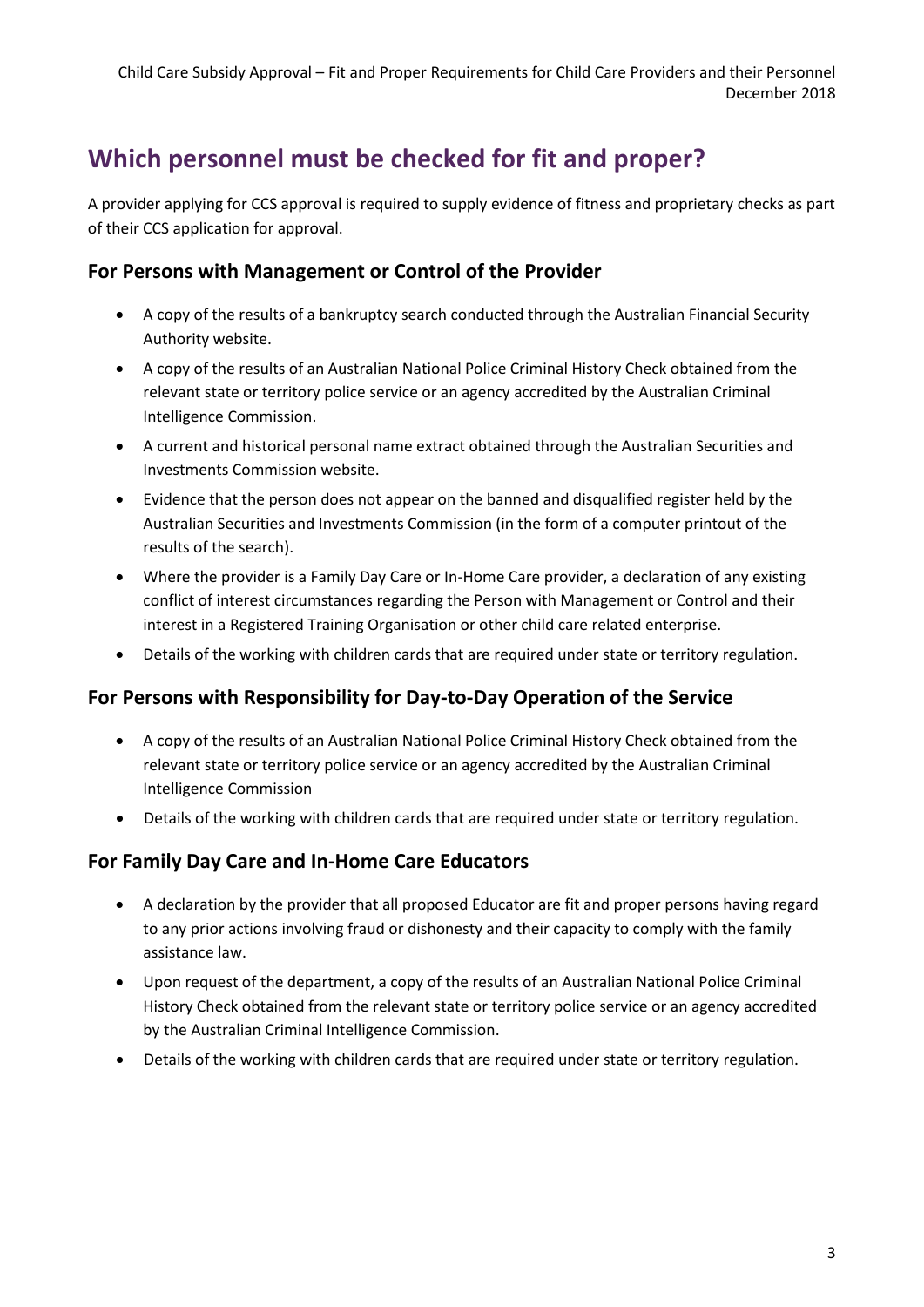### **Summary of Fit and Proper evidence required in an application for CCS Approval**

**\*Note:** A certified copy of the certified police check **must** be made available upon request.

| <b>Checks made of all</b><br>persons with:                            | <b>Australian National Police</b><br><b>Criminal History</b><br>(police check)                                                                   | <b>Working with Children</b><br>Card                                                | A current and historical<br>Personal name search of<br>the Australian Security<br><b>Investment Commission</b> | <b>National Personal</b><br><b>Insolvency Index</b><br><b>Bankruptcy search of the</b><br><b>Australian Financial</b><br><b>Security Authority</b> | <b>Banned and Disqualified</b><br><b>Register search of the</b><br><b>Australian Security</b><br><b>Investment Commission</b> |
|-----------------------------------------------------------------------|--------------------------------------------------------------------------------------------------------------------------------------------------|-------------------------------------------------------------------------------------|----------------------------------------------------------------------------------------------------------------|----------------------------------------------------------------------------------------------------------------------------------------------------|-------------------------------------------------------------------------------------------------------------------------------|
| <b>Management or</b><br>control of a<br>provider                      | A certified copy of a police<br>check dated no more than<br>6 months before the<br>application                                                   | Details of each card, if<br>required to be held<br>under State and<br>Territory law | An extract of the search<br>dated no more than<br>3 months before the<br>application                           | An extract of the search<br>dated no more than<br>3 months before the<br>application                                                               | An extract of the search<br>dated no more than<br>3 months before the<br>application                                          |
| Day-to-day<br>operational<br>responsibility of a<br>service           | A certified copy of a police<br>check dated no more than<br>6 months before the<br>application                                                   | Details of each card, if<br>required to be held<br>under State and<br>Territory law |                                                                                                                |                                                                                                                                                    |                                                                                                                               |
| <b>Family Day Care and</b><br><b>In Home Care</b><br><b>Educators</b> | A declaration that they are<br>fit and proper having<br>regarding to a police check<br>dated no more than<br>6 months before the<br>application* | Details of each card, if<br>required to be held<br>under State and<br>Territory law |                                                                                                                |                                                                                                                                                    |                                                                                                                               |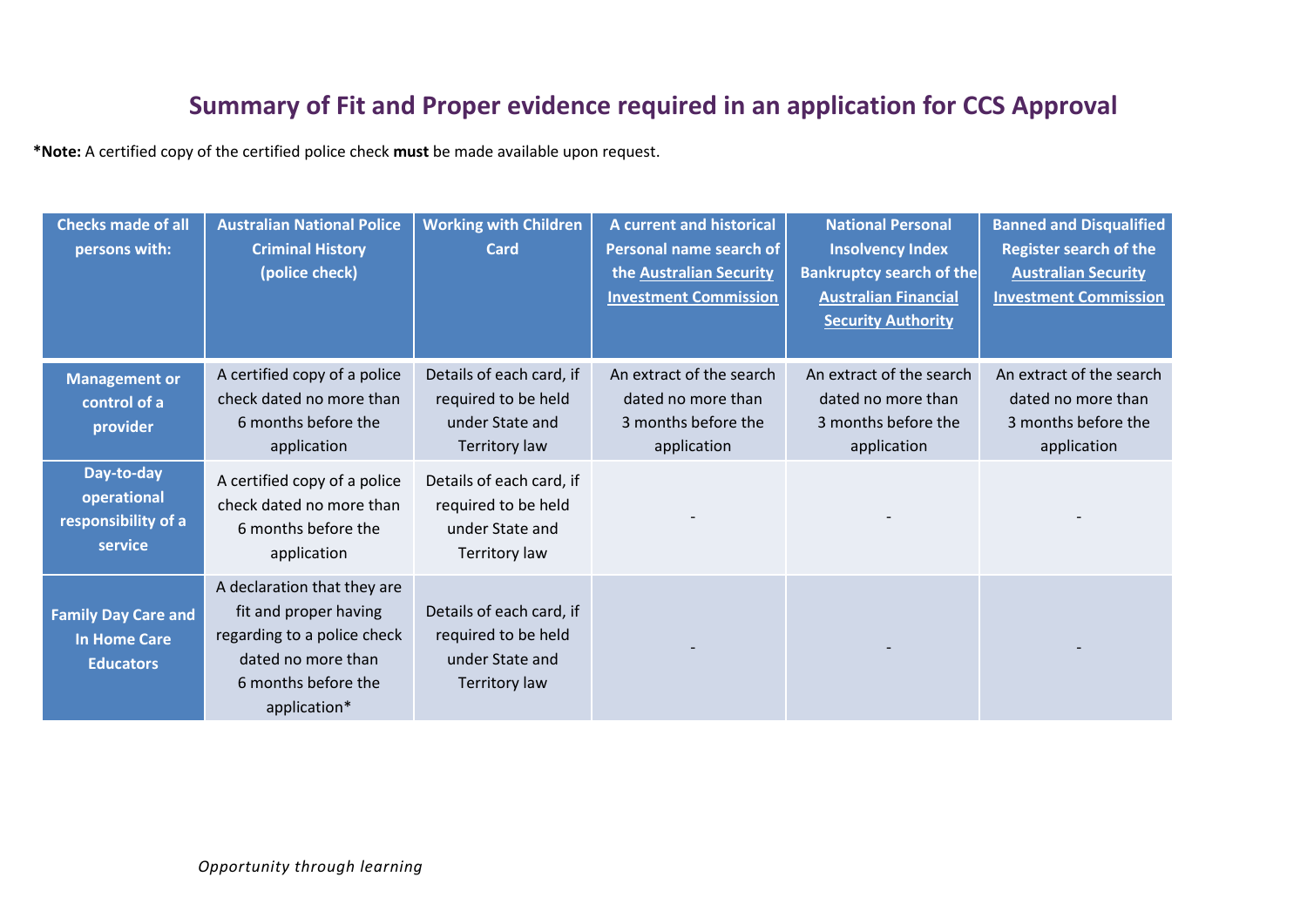### **Personnel must continue to be fit and proper**

Section 55 of the *Child Care Subsidy Minister's Rules 2017* requires that providers notify the department of any change in circumstance that results in key personnel not meeting fit and proper requirements. The provider may become aware of these changes as the result of a fitness or proprietary check, such as Police Check, or because an event occurs where the provider would reasonably become aware that a person may no longer meet fit and proper requirements.

The legislation requires that the provider notify the department within a certain time period of becoming aware of the change in a person's circumstances in regard to fitness and proprietary.

| <b>Notifiable Event</b>                                                                                                                                                                                                                                                                                                                                        | Time period for the provider<br>to notify the department                           |  |
|----------------------------------------------------------------------------------------------------------------------------------------------------------------------------------------------------------------------------------------------------------------------------------------------------------------------------------------------------------------|------------------------------------------------------------------------------------|--|
| The provider becomes aware following a fitness or proprietary check<br>that a person:                                                                                                                                                                                                                                                                          | Within 7 days after the provider<br>receives a record of the check.                |  |
| has a conviction or finding of guilt for any of the following offences<br>a)<br>under a law of Australia or of a foreign country:                                                                                                                                                                                                                              |                                                                                    |  |
| an indictable offence punishable by a maximum of 2 years<br>i.<br>imprisonment or 40 penalty units;                                                                                                                                                                                                                                                            |                                                                                    |  |
| an offence involving violence, or a sexual offence;<br>ii.                                                                                                                                                                                                                                                                                                     |                                                                                    |  |
| an offence involving fraud, stealing or dishonesty; or<br>iii.                                                                                                                                                                                                                                                                                                 |                                                                                    |  |
| is an undischarged bankrupt; or<br>b)                                                                                                                                                                                                                                                                                                                          |                                                                                    |  |
| was a director or secretary of a corporation when the corporation<br>c)<br>went into administration, receivership or liquidation, or at any time<br>during the 12 months beforehand.                                                                                                                                                                           |                                                                                    |  |
| An event or circumstance in relation to a person with management or<br>control of the provider or a person responsible for the day-to-day<br>operation of any of the provider's approved child care services that<br>reasonably indicates that the person is not likely to be a fit and proper<br>person to be involved in the administration of CCS and ACCS. | Within 7 days after the provider<br>becomes aware of the event or<br>circumstance. |  |
| An educator obtains a qualification from a Registered Training<br>Organisation in which the provider or a person with management or<br>control of the provider has involvement or association.                                                                                                                                                                 | Within 7 days after the provider<br>becomes aware of the matter.                   |  |
| A provider or person with management or control of the provider<br>obtains, or is likely to obtain, an interest with a Registered Training<br>Organisation or other child care related business enterprise.                                                                                                                                                    | Within 7 days after the provider<br>becomes aware of the matter.                   |  |
| Change in the status of a working with children card for each individual<br>who is required to have such a card under section 195D of the Family<br>Assistance Administration Act.                                                                                                                                                                             | Within 24 hours after the<br>provider becomes aware of the<br>change of status.    |  |
| The provider enters into administration, receivership, liquidation or<br>bankruptcy.                                                                                                                                                                                                                                                                           | Within 24 hours after the event.                                                   |  |
| A serious conviction or finding of guilt of:                                                                                                                                                                                                                                                                                                                   | Within 24 hours after the                                                          |  |
| provider becomes aware of the<br>a person with management or control of the provider or a person<br>a)<br>charging, conviction or finding<br>responsible for the day-to-day operation of any of the providers<br>of guilt.<br>child care services; or                                                                                                          |                                                                                    |  |
| an FDC educator, or another educator, at any of their services.<br>b)                                                                                                                                                                                                                                                                                          |                                                                                    |  |